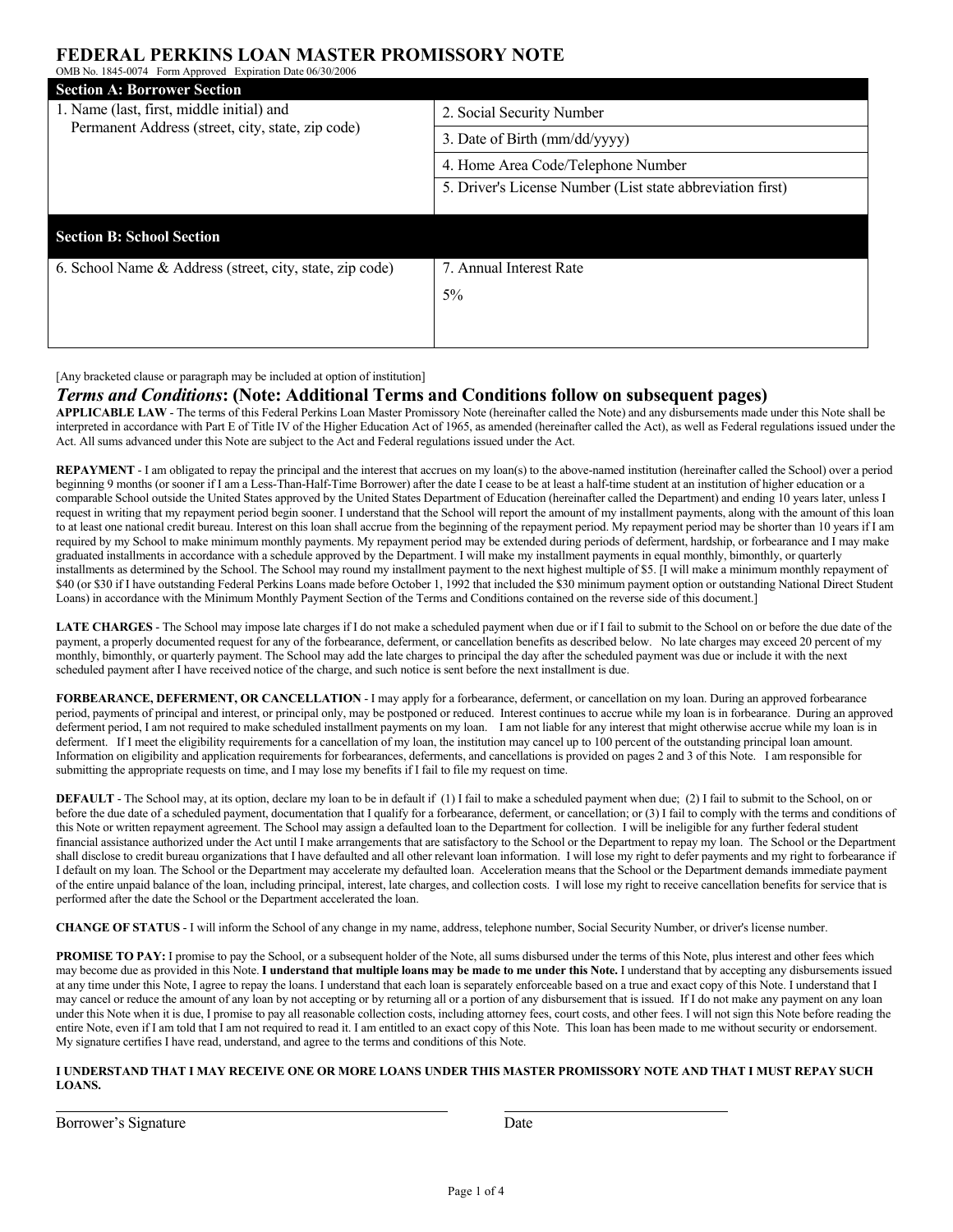## **Terms and Conditions** (cont.)

**DISCLOSURE OF LOAN TERMS** - I understand that under this Note, the principal amount that I owe, and am required to repay, will be the sum of all disbursements issued unless I reduce or cancel any disbursements. The School will determine whether to make any loan under this Note after my loan eligibility is determined. At or before the time of first disbursement for each loan, a disclosure statement will be provided to me identifying the amount of the loan and any additional terms of the loan. I may decline a loan or request a lower amount by contacting the School. Any disclosure statement I receive in connection with any loan under this Note is hereby incorporated into this Note.

**LOAN REHABILITATION** - If I default on my Federal Perkins Loan, and that loan has not been reduced to a judgment as a result of litigation against me, I may rehabilitate my defaulted loan by requesting the rehabilitation and by making a voluntary, on-time, monthly payment, as determined by the School, each month for twelve consecutive months. If I successfully rehabilitate my defaulted Federal Perkins Loan, I will again be subject to the terms and conditions and qualify for any remaining benefits and privileges of this Note and the default will be removed from my credit history. **I understand that I may rehabilitate a defaulted Federal Perkins Loan only once**. After my loan is rehabilitated, collection costs on the loan may not exceed 24 percent of the unpaid principal and accrued interest as of the date following the application of the twelfth consecutive payment. If I default on my rehabilitated loan, the cap on collection costs is removed.

**ASSIGNMENT** - A loan made under this Note may be assigned by the School only to the United States, as represented by the United States Department of Education. Upon assignment, the provisions of this Note that relate to the School will, where appropriate, relate to the Department.

**HARDSHIP REPAYMENT OPTIONS** - Upon my written request, the School may extend my repayment period (1) for up to an additional 10 years if I qualify as a low-income individual during the repayment period; or (2) for the period necessary beyond my 10 year repayment period if, in the School's opinion, prolonged illness or unemployment prevent me from making the scheduled repayments. Interest will continue to accrue during any extension of a repayment period.

If I am required by the School to make a minimum monthly payment on my loan, the School may also permit me to pay less than the minimum monthly payment amount for a period of not more than one year at a time if I experience a period of prolonged illness or unemployment. However, such action may not extend the repayment period beyond 10 years.

**GRACE PERIODS** - Unless I am a Less-Than-Half-Time Borrower, I will receive an initial nine-month grace period before the first payment of my Federal Perkins Loan must be made. After the close of an authorized deferment period, I will receive a post-deferment grace period of 6 months before my payments resume. Interest does not accrue during the initial grace period or during the post-deferment grace period. The nine-month initial grace period for Federal Perkins Loans does not include any period up to three years during which I am called or ordered to active duty for more than 30 days from a reserve component of the Armed Forces of the United States, including the period necessary for me to resume enrollment at the next available enrollment period. I must notify the school that made my loan of the beginning and ending dates of my service, and the date I resume enrollment. If I am in my initial grace period when called or ordered to active duty, I am entitled to a new nine-month initial grace period upon completion of the excluded period.

If I am a Less-Than-Half-Time Borrower with outstanding Federal Perkins Loans, my repayment period begins when the next scheduled installment of my outstanding loan is due. If I am a Less-Than-Half-Time Borrower with no other outstanding Federal Perkins Loans, my repayment begins the earlier of: 9 months from the date my loan was made, or 9 months from the date I became a less-than-half-time student, even if I received the loan after I became a less-than-half-time student.

**PREPAYMENT** - I may prepay all or any part of my unpaid loan balance, plus any accrued interest, at any time without penalty. Amounts I repay in the academic year in which the loan was made and before the initial grace period has ended will be used to reduce the amount of the loan and will not be considered a prepayment. If I repay amounts during the academic year in

which the loan was made and the initial grace period has ended, only those amounts in excess of the amount due for any repayment period shall be considered a prepayment. If, in an academic year other than the academic year in which the loan was made, I repay more than the amount due for an installment, the excess funds will be used to repay principal unless I designate it as an advance payment of the next regular installment.

**MINIMUM MONTHLY PAYMENT** - If required by the School, I will make a minimum monthly payment in the amount of \$40 (or \$30 if I have outstanding Federal Perkins Loans made before October 1, 1992 that included the \$30 minimum payment option or outstanding National Direct Student Loans) or its bimonthly or quarterly equivalent. If the total monthly payment amount on this loan and any outstanding Federal Perkins Loans I may have is less than the minimum monthly payment amount established by the School, the School may still require a minimum monthly payment amount. A minimum monthly payment amount will combine my obligation on this and all my outstanding Federal Perkins Loans, unless I have received loans with different grace periods and deferments. At my request and if I am eligible, the school may combine this minimum monthly payment amount with all my outstanding Federal Perkins Loans including those made at other schools. Under these circumstances the portions of the minimum monthly payment that will be applied to this loan will be the difference between the minimum monthly payment amount and the total amounts owed on a monthly basis on my other Federal Perkins Loans. If each school holding my outstanding Federal Perkins Loans exercises the minimum monthly payment amount option, the minimum monthly payment amount will be divided among the Schools in proportion to the loan amount advanced by each school if I request this treatment from each School.

**FORBEARANCE** - Upon making a properly documented written request to the School, I am entitled to forbearance of principal and interest or principal only, renewable at intervals of up to 12 months for periods that collectively do not exceed three years, under the following conditions: If my monthly Title IV loan debt burden equals or exceeds 20 percent of my total monthly gross income; if the Department authorizes a period of forbearance due to a national military mobilization or other national emergency; or if the School determines that I qualify due to poor health or for other reasons, including service in AmeriCorps. Interest accrues during any period of forbearance.

**DEFERMENTS** - To apply for a deferment, I must request the deferment from the school. My request does not have to be in writing, but the School may require that I submit supporting documentation to prove my eligibility for a deferment. I may defer making scheduled installment payments and will not be liable for any interest that might otherwise accrue (1) during any period that I am enrolled and attending as a regular student in at least a halftime course of study at an eligible School (If the School obtains student enrollment information showing that I qualify for this deferment, the School may grant the deferment without my request providing the School notifies me and gives me the option to cancel the deferment); (2) during any period that I am enrolled and attending as a regular student in a graduate fellowship program approved by the Department; engaged in graduate or post-graduate fellowship-supported study outside the US; enrolled and attending a rehabilitation training program for disabled individuals approved by the Department; or engaged in public service that qualifies me to have part or all of my loan canceled; (3) for a period not to exceed three years during which I am seeking but unable to find full-time employment; and (4) for a period not to exceed three years, for up to one year at a time, during which I am experiencing an economic hardship as determined by the School. I may qualify for an economic hardship deferment for my Federal Perkins Loan if I provide my school with documentation showing that I have been granted such a deferment under the William D. Ford Federal Direct Loan or Federal Family Education Loan program for the period of time for which I am requesting an economic hardship deferment for my Federal Perkins Loan. If I am serving as a volunteer in the Peace Corps, I am eligible for an economic hardship deferment for my full term of service. An economic hardship deferment based on service as a Peace Corps volunteer may not exceed the lesser of three years or my remaining period of economic hardship eligibility.

I may continue to defer making scheduled installment payments and will not be liable for any interest that might otherwise accrue for a six-month period immediately following the expiration of any deferment period described in this section.

I am not eligible for a deferment while serving in a medical internship or residency program.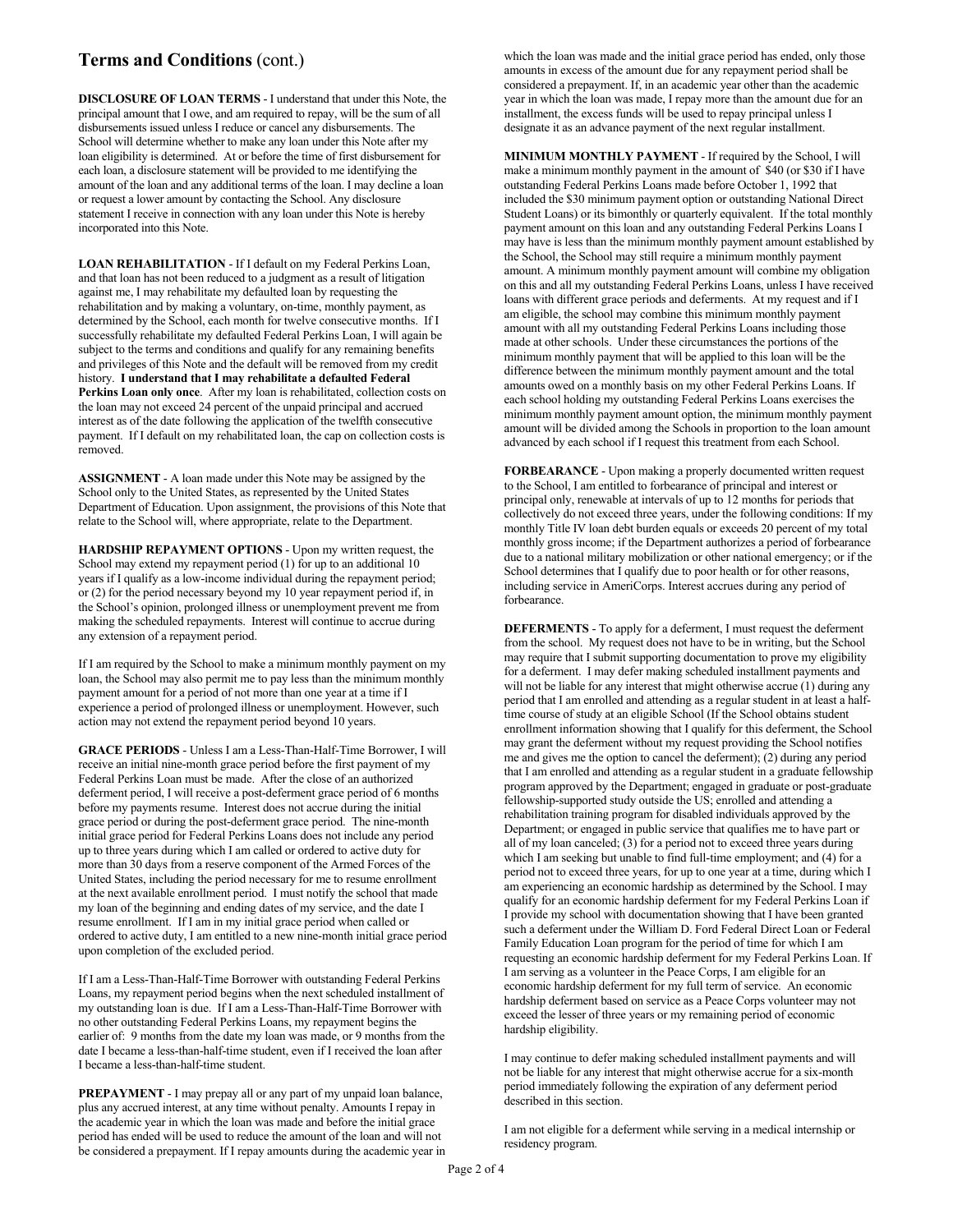# **Terms and Conditions** (cont.)

**CANCELLATIONS** - Upon making a properly documented written request to the School, I am entitled to have up to 100 percent of the original principal loan amount of this loan canceled if I perform qualifying service in the areas listed in paragraphs A, B, C, D, and E below. Qualifying service must be performed after the enrollment period covered by the loan.

**A. Teaching** • a full-time teacher in a public or other nonprofit elementary or secondary school, designated by the Department in accordance with the provisions of section  $465(a)(2)$  of the Act as a school with a high concentration of students from low-income families. An official Directory of designated low-income schools is published annually by the Department. • a full-time special education teacher in a public or nonprofit elementary or secondary school system; or  $\bullet$  a full-time teacher, in a public or other nonprofit elementary or secondary school system, who teaches mathematics, science, foreign languages, bilingual education, or any other field of expertise that is determined by the State Department of Education to have a shortage of qualified teachers in that State.

**B. Early Intervention Services** • a full-time qualified professional provider of early intervention services in a public or other nonprofit program under public supervision by a lead agency as authorized by section 632(5) of the Individuals with Disabilities Education Act. Early intervention services are provided to infants and toddlers with disabilities.

**C. Law Enforcement or Corrections Officer** • a full-time law enforcement officer for an eligible local, State, or Federal law enforcement agency; or • a full-time corrections officer for an eligible local, State, or Federal corrections agency.

**D. Nurse or Medical Technician** • a full-time nurse providing health care services; or  $\bullet$  a full-time medical technician providing health care services.

**E. Child or Family Service Agency** • a full-time employee of an eligible public or private non-profit child or family service agency who is directly providing or supervising the provision of services to high-risk children who are from low-income communities and the families of such children.

**Cancellation Rates** - For each completed year of service under paragraphs A, B, C, D, and E a portion of this loan will be canceled at the following rates:

• 15 percent of the original principal loan amount for each of the first and second years; • 20 percent of the original principal loan amount for each of the third year and fourth years; and • 30 percent of the original principal loan amount for the fifth year.

**F. Head Start Cancellation** - Upon making a properly documented written request to the school, I am entitled to have up to 100 percent of the original principal loan amount canceled for qualifying service performed after the enrollment period covered by the loan as: • a full-time staff member in the educational component of a Head Start program which is operated for a period comparable to a full School year and which pays a salary comparable to an employee of a local educational agency.

**Cancellation Rate** - For each completed year of service under the Head Start Cancellation provision, this loan will be canceled at the rate of 15 percent of the original principal loan amount.

**G. Military Cancellation** - Upon making a properly documented written request to the School, I am entitled to have up to 50 percent of the principal amount of this loan canceled for qualifying service performed after the enrollment period covered by the loan as: • a member of the Armed Forces of the United States in an area of hostilities that qualifies for special pay under section 310 of Title 37 of the United States Code.

**Cancellation Rate** - For each completed year of service under the Military Cancellation provision, this loan will be canceled at the rate of 12½ percent of the original principal loan amount.

**H. Volunteer Service Cancellation** - Upon making a properly documented written request to the School, I am entitled to have up to 70 percent of the

original principal loan amount of this loan canceled for qualifying service performed after the enrollment period covered by the loan as: • a volunteer under the Peace Corps Act; • a volunteer under the Domestic Volunteer Service Act of 1973 (ACTION programs).

**Cancellation Rate** - For each completed year of service under the Volunteer Service Cancellation provision, a portion of this loan will be canceled at the following rates:

• 15 percent of the original principal loan amount for each of the first and second 12-month periods of service; and  $\bullet$  20 percent of the original principal loan amount for each of the third and fourth 12-month periods of service.

**DISCHARGES** - My obligation to repay this loan may be partially or totally discharged for the reasons specified in paragraphs A, B, C, and D below.

**A. Death** - In the event of my death, the School will discharge the total amount owed on this loan.

**B. Total and Permanent Disability** - If I become totally and permanently disabled after I receive this loan, the School will discharge the total amount owed on this loan. If my disability discharge claim is approved by the School, this loan will be assigned to the United States Department of Education, which will discharge the total amount owed on this loan if it determines that I am eligible for a total and permanent disability discharge.

**C. School Closure** - Under certain conditions, my total liability will be discharged, including refunding any amounts I have already paid on the loan, if I was unable to complete the program in which I was enrolled because my School closed.

**D. Bankruptcy** - Under certain conditions, my loan may be discharged in bankruptcy. In order to discharge a loan in bankruptcy, I must prove undue hardship in an adversary proceeding before the bankruptcy court.

## **Disclosure of Information**

**STUDENT LOAN OMBUDSMAN** - If I dispute the terms of my Federal Perkins Loan in writing to my School, and my School and I are unable to resolve the dispute, I may seek the assistance of the Department of Education's Student Loan Ombudsman. The Student Loan Ombudsman will review and attempt to informally resolve the dispute.

### **Notice About Subsequent Loans Made Under This Master Promissory Note**

 This Note authorizes the School to disburse multiple loans during the multi-year term of this Note upon my request and upon the School's determination of my loan eligibility.

 Subsequent loans may be made under this Note for the same or subsequent periods of enrollment at this School. The School. however, may, at its discretion, close this Note at any time and require me to sign a new Note for additional disbursements. I understand that if my School chooses to make subsequent loans under this Note, no such loans will be made after the earliest of the following dates: (i) the date the School receives my written notice that no further loans may be disbursed under this Note; (ii) twelve months after the date of my signature on this Note if no disbursement is made during such twelve-month period; or (iii) ten years after the date of my signature on this Note, or the date the School receives this Note.

 Any amendment to the Act governs the terms of any loans disbursed on or after the effective date of such amendment, and such amended terms are hereby incorporated into this Note.